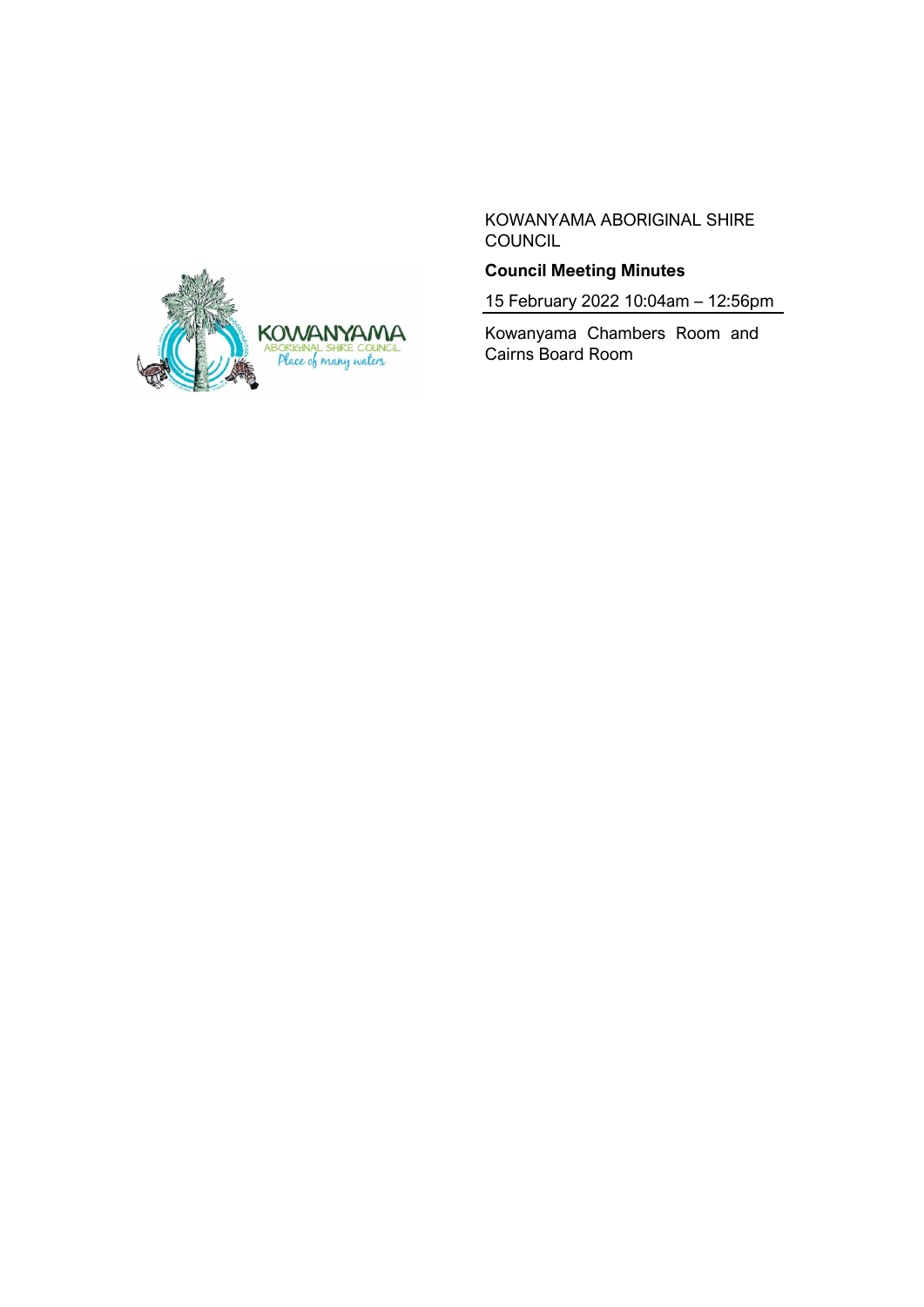# **Present:**

# **Councillors**

Mayor Robbie Sands (Councillor) – Cairns Boardroom

Deputy Mayor Cameron Josiah (Councillor) – Cairns Boardroom

Cr Teddy Bernard (Councillor) – Cairns Boardroom

Cr Jacob Elroy Josiah (Councillor) – Cairns Boardroom

Cr David Jack (Councillor) – Kowanyama Boardroom

## **Executive**

Gary Uhlmann, Chief Executive Officer – Cairns Boardroom

Kevin Bell, Executive Manager Community Services (EMCS) – Kowanyama Boardroom

Jacqui Cresswell, Executive Manager Roads, Infrastructure & Essential Services, (EMRIES) – Cairns Boardroom

Nicola Strutt, Acting Executive Manager Finance (A/EMF) – Cairns Boardroom (11.02am-11.35am)

Caroline Smith, Acting Executive Manager Human Resources (A/EMHR) – Cairns Boardroom (12.27pm-12.36pm)

## **Apologies:**

Chris McLaughlin, Acting Executive Manager Governance and Operations (A/EMGO)

## *Meeting Commenced: 10:04am*

#### **1) Welcome**

The Mayor welcomed Councillors and Executive Team to the February Council Meeting. Apologies were noted for Dr Chris McLaughlin – A/EMGO.

## **2) Minutes from previous Council meeting (December)**

| <b>RESOLUTION – Minutes</b><br>Minutes from Ordinary Council meeting 18 January<br>2022 be adopted as true and accurate | <b>Moved: Cr Robbie Sands</b><br><b>Seconded: Cr Teddy Bernard</b> |
|-------------------------------------------------------------------------------------------------------------------------|--------------------------------------------------------------------|
|                                                                                                                         | All in favour<br><b>MOTION CARRIED:</b>                            |

## **3) Action Items**

Action Items register was noted and tabled. All OK – keep progressing on the "in progress" actions.

# **4) Reports**

# **a) Chief Executive Officer**

## **i) Information Report**

Gary Uhlmann, CEO presented a verbal information report:

- CEO thanked Jacqui Cresswell for Acting CEO role while CEO was away on leave. Also, CEO acknowledged Kate Hams for being on the ground in community over the Christmas break.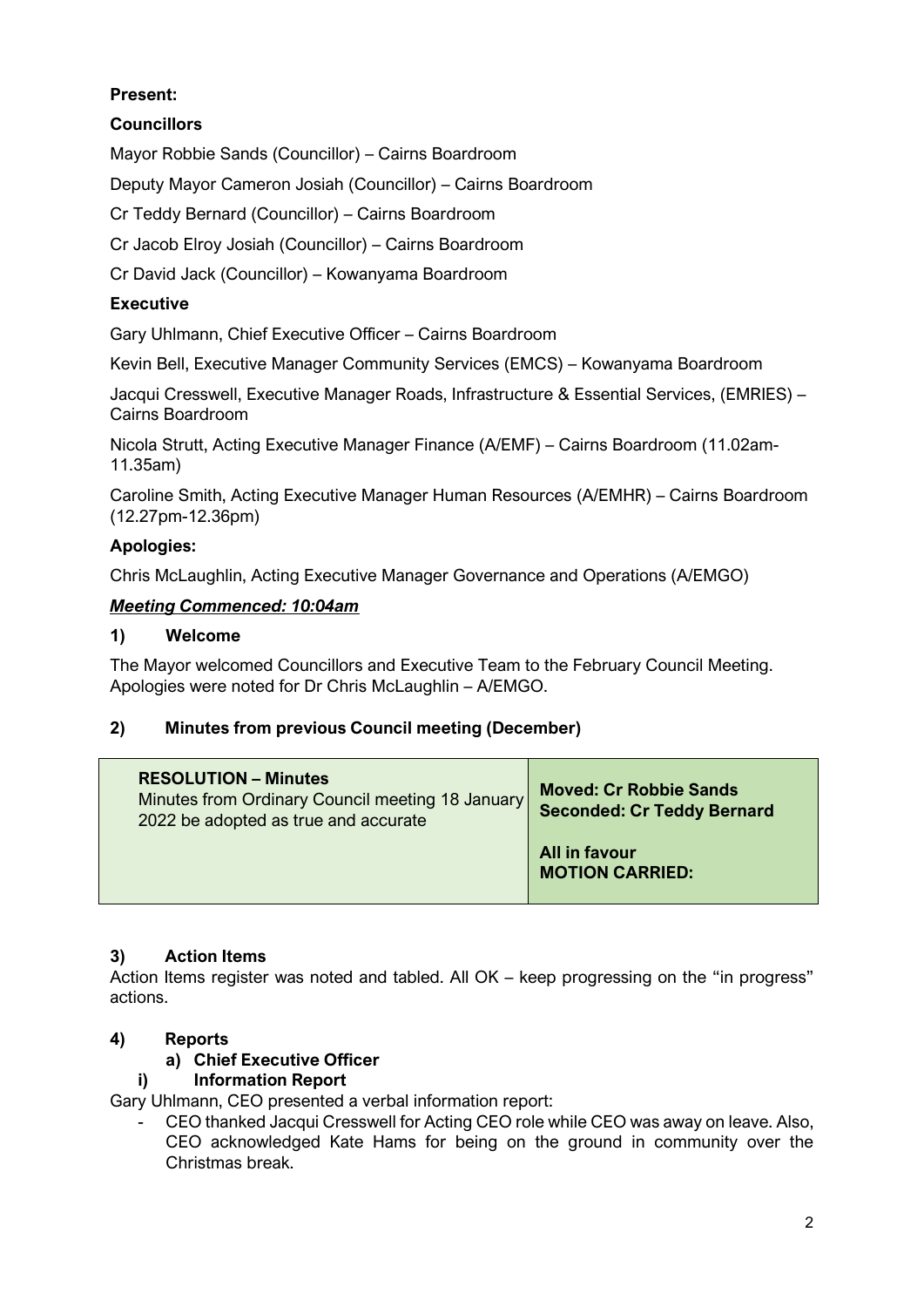- Covid19 Kowanyama is the only Council that has offered emergency care packages for isolated homes.
- Vaccinations 1<sup>st</sup> Dose at 98%,  $2^{nd}$  dose at 85% and  $3^{rd}$  dose (booster) 49 given.
- Covid19 process is working well in community, most cases have been mild.

Councillors advised there have been no issues from community other than 1 or 2 complaints on social media.

- There are 2 new cases in Kowanyama, 20 active cases and 29 houses in lockdown.
- Finance overall Council is in an excellent position has been a good year.
- Council enterprises to be focused on by Kate Hams and Kevin Bell.
- Workshop and Post Office have been at a loss. Blue Cafe and Bakery have had an Expression of Interest advertised. Hopefully by the beginning of the dry season they will be running again.
- Council Hire Car will look into another vehicle for hire through Council.
- Revenue for the Cattle Company will be re-invested back into the Cattle Company.
- Organisational Structure position has been re-advertised for the Executive Manager Corporate Services.
- Have had an organisational review of the Community Services and Infrastructure departments.
- Key manager positions to be filled admin process for Kowanyama office to be conducted.
- Workshop was broken into and car was stolen a lot of damage to vehicle.
- Officer In Charge (OIC) to charge person who broke in and stole vehicle.
- Community engagement for older youth  $-$  do we have recreational programs for the teenagers / young adults?

EMCS advised that the community activities slowed down due to CoVid. More activities are needed for the teenagers / young adults.

EMRIES stated that it was not just the vehicle that was damaged, they also damaged fences and broke into the water shed. Expenses would be \$10k to repair vehicle and \$10k plus to repair fences.

Mayor asked about the night patrol program / model. Need to be empathetic and take youth someplace safe.

**Action item:** EMCS with Enterprise Manager – night patrol model to be completed for next meeting

CEO – drop-in centre for kids out on the street. Men's Group – role for men's shed to encourage young adults and take them out on-country.

Re-establishment of the Justice Group.

EMCS – Allocated funds, recruited 2 new staff – fund to procure another vehicle as well. Possibly could use for night patrols.

Carriage limit changes – QLD Police commissioner and Premier has signed off. Justice and Attorney General to make changes. Looking at a few weeks to be finalised and completely signed off. Kowanyama will be the first to trial new changes.

## **b) Executive Manager Governance and Operations**

## **i) Information Report**

Gary Uhlmann, CEO presented the Governance and operations information report:

ASA Lease/ Housing Subdivision - Whilst Council awaits demolition of the ASA communications tower (expected by June 2022) and make good of the site by ASA, and also formal confirmation by the Dept Housing with respect to Council's proposal to convert the site to a housing subdivision, Council has engaged of the Remote Indigenous Land and Infrastructure Program Office (RILIPO) to undertake survey, subdivision design and Development Application processes on Council's behalf. Council's contribution shall be limited only to survey component per RILIPO's proposal). CEO has delegation to accept the proposal.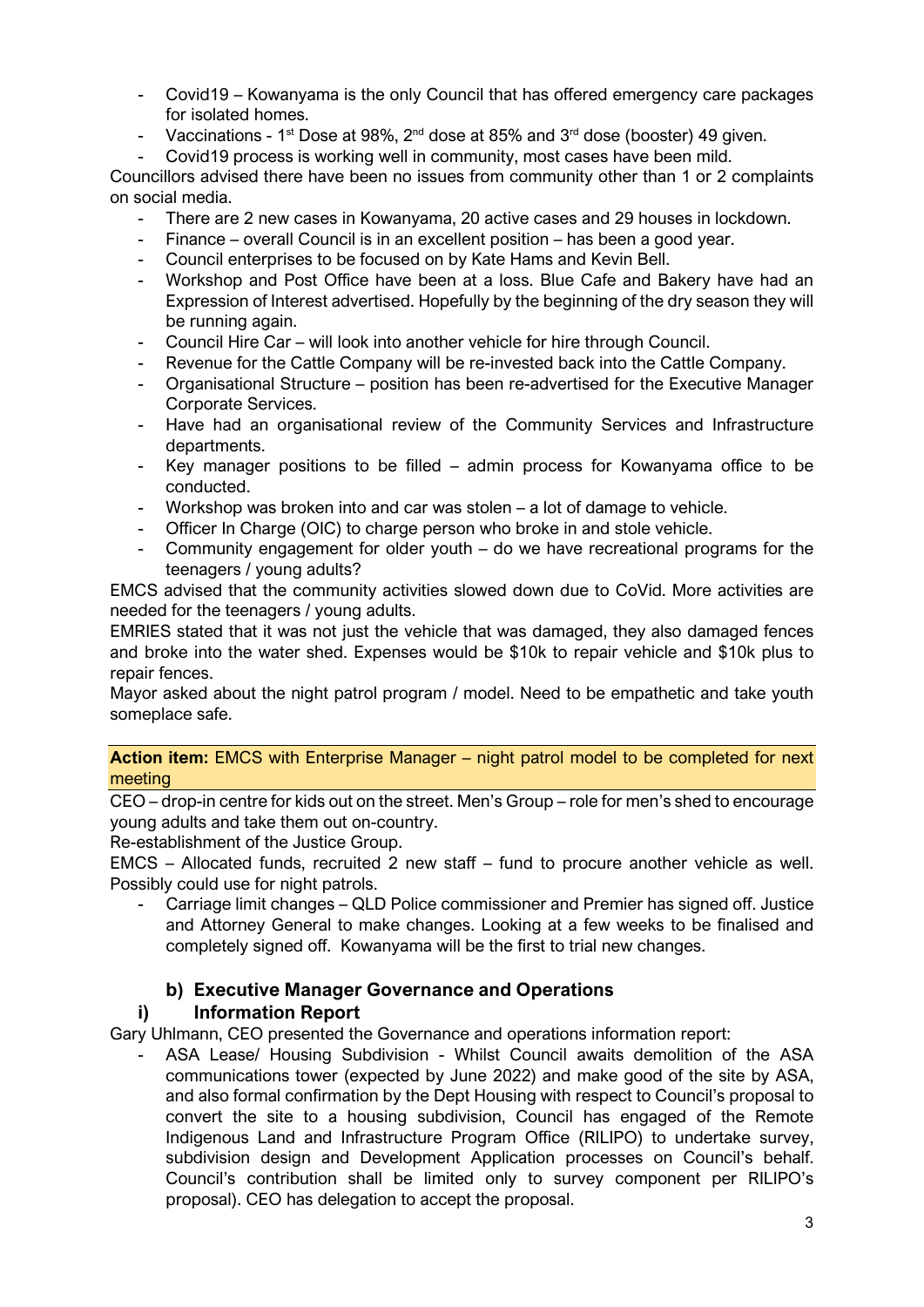- Canteen Lease The KSRA Lease has been duly executed and is now active.
- Anglican Church Leases The Anglican Church Lease terms are agreed in principle and are to be referred to the next available Community Forum meeting.
- Cattle Company Preferred Supplier contract documents for the next Muster (2 years) are nearing completion and expect to be released to market by the end of February 2022. The 2022 Muster will commence around April/ May 2022 and continue until around November 2022 (Wet Season). The season will be approximately double the duration of 2021.
- Carbon Farming Preferred Supplier contract documents for the next burn (2 years) are nearing completion and expect to be released to market by the end of February 2022. The 2022 burn will commence post- June 2022. Council's current Clean Energy Regulator audit should be complete by end of Feb 2022 (due end of June 2022).

Anglican Church lease – Church wanted 30 years, Council asked for 10 years.

**Action item:** EMGO to clarify terms of lease for Church Shop including rent/rates

Mayor – agreement with the PBC needs to be reached and set in place. A proper muster to be done this year so needs to be sorted out ASAP.

## **ii) Agenda Report – Community Safety Plan**

Gary Uhlmann presented Agenda report – Community Safety Plan to Council:

## **Background**

In June 2021, Council endorsed the Community Safety Plan Volume 1 (Alcohol Management Strategy 2021). The aim of Volume 1 was to identify community-led strategies for reducing alcohol misuse and related harm in the Kowanyama Aboriginal Shire.

Volume 2 seeks to extend the study to wider (but interconnected) community safety concerns in Kowanyama.

## **Our Approach**

#### Stakeholder Engagement

Volume 2 development was officially launched in July 2021 following conclusion and Council-endorsement of Volume 1. Invites were sent by us to community stakeholders presently servicing Kowanyama inviting them to participate in the study via completion of an online survey, followed by participation in a one-hour interview (conducted either in person, or via video/teleconference), to further expand upon answers given in the surveys.

#### Resident Engagement

Five (5) separate surveys were developed and made available to Kowanyama community residents both online and in paper form via Kowanyama-based community services across the following key community safety themes:

- **1. Crime and Policing (including CCTV)**
- **2. Alcohol and Drugs**
- **3. Environment**
- **4. Roads and infrastructure**
- **5. Youth and vulnerable Groups**

Resident engagement was open between 1 September 2021 and 31 October 2021 (two (2) calendar months).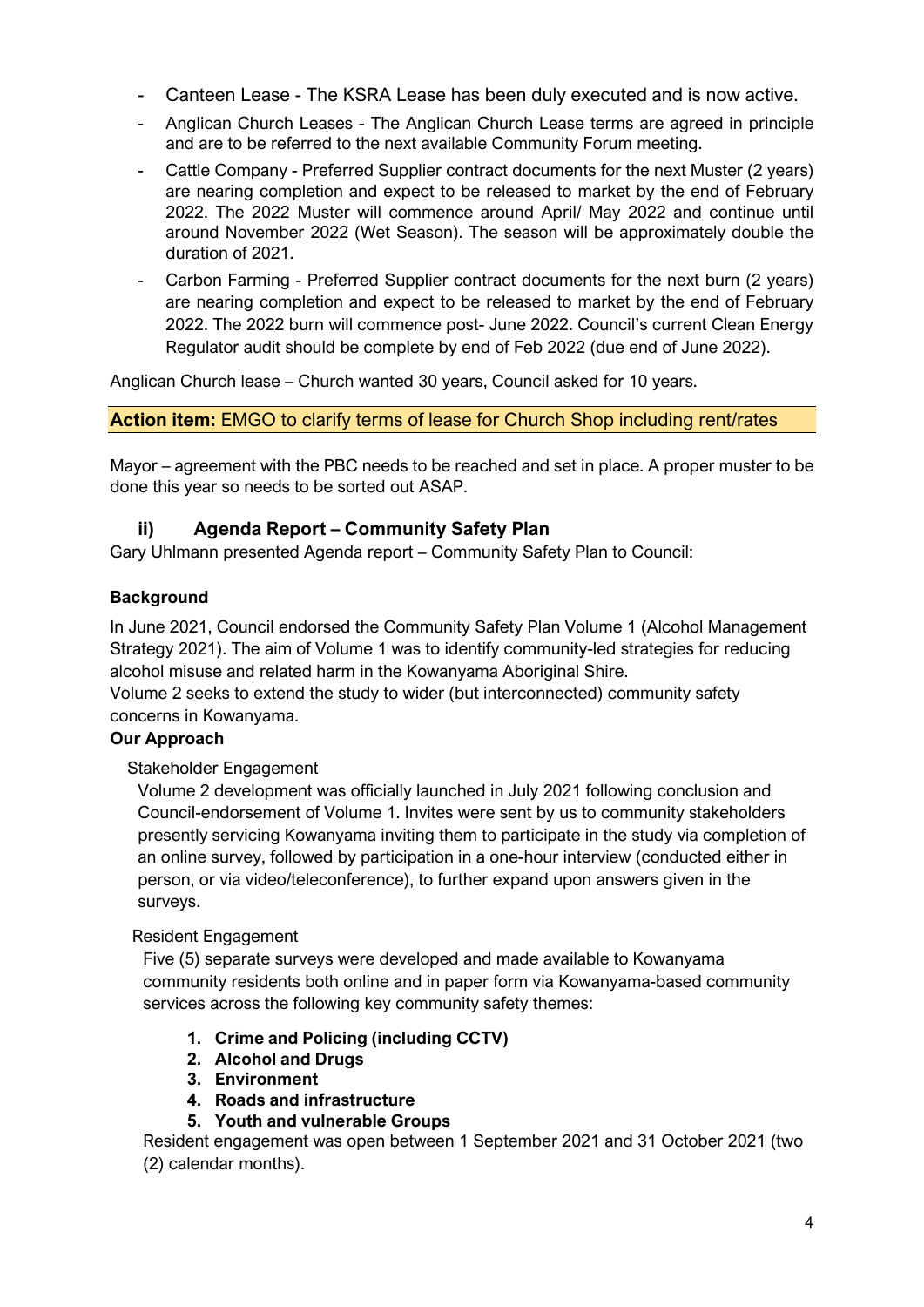Volume 2 Development

Data from Community Engagement Phase of Volume 2 development was analysed and presented by Council's consultant (culturev8) in a content draft (attached). Please note that this project has not yet proceeded to graphic design pending Council initial endorsement of the content for community verification. Council can expect a similar final presentation to Volume 1 following its initial endorsement of the content draft.

Research and community verification

Following Council's initial endorsement of the content draft of Volume 2, to verify the accuracy of our interpretation of the perspectives expressed by community, we will arrange graphic design in early 2022, with a view to putting the consultation draft out (via our website and social media) for a further 30 days for final community comment and feedback (including to the YLF).

Final Endorsement

Upon conclusion of community verification in Q1 2022, Council will be required to provide its final endorsement by resolution.

| <b>RESOLUTION – Community Safety Plan (Vol 2)</b><br>That Council endorse the Content Draft of the<br>Community Safety Plan (Volume 2) as presented and | <b>Moved: Cr Jacob Josiah</b><br><b>Seconded: Cr Teddy Bernard</b> |
|---------------------------------------------------------------------------------------------------------------------------------------------------------|--------------------------------------------------------------------|
| proceed to graphic design and community verification in                                                                                                 | All in favour                                                      |
| Q1 2022.                                                                                                                                                | <b>MOTION CARRIED:</b>                                             |

# **c) Executive Manager Finance**

# **i) Information Report**

Nicola Strutt, A/EMF presented EMF information report to Council: A monthly Finance report for the month of January 2022 has been prepared as at

Attachment 1.

Key points from the January 2022 YTD report are as follows:

- net operating result (before depreciation) is a \$4,151K profit, this is \$2,657K better than budget
- actual net operating income is \$14,203K this is \$1,524K better than budget
- actual operating expenditure is \$10,052K this is \$1,133K better than budget
- Net loss is \$811K, this is \$2,494K better than budget
- Untied Cash Funds balance is \$5,595K

Please note these comparisons are to the Budget 2021-22 as adopted at the June 2021 Special Meeting.

The YTD January 2022 financials show an actual operating loss of \$811,445 compared to a budgeted loss of \$3,305,167.

This favourable variance includes \$435,445 for Carbon Farming mainly resulting from higher than budgeted carbon credit revenue and \$151,495 for General Council mainly due to Community Development Program estimated profit share being higher than originally budgeted. The balance of the variance is due to the timing of receipts and expenditure compared to budget phasing across a number of areas. This includes favourable variances for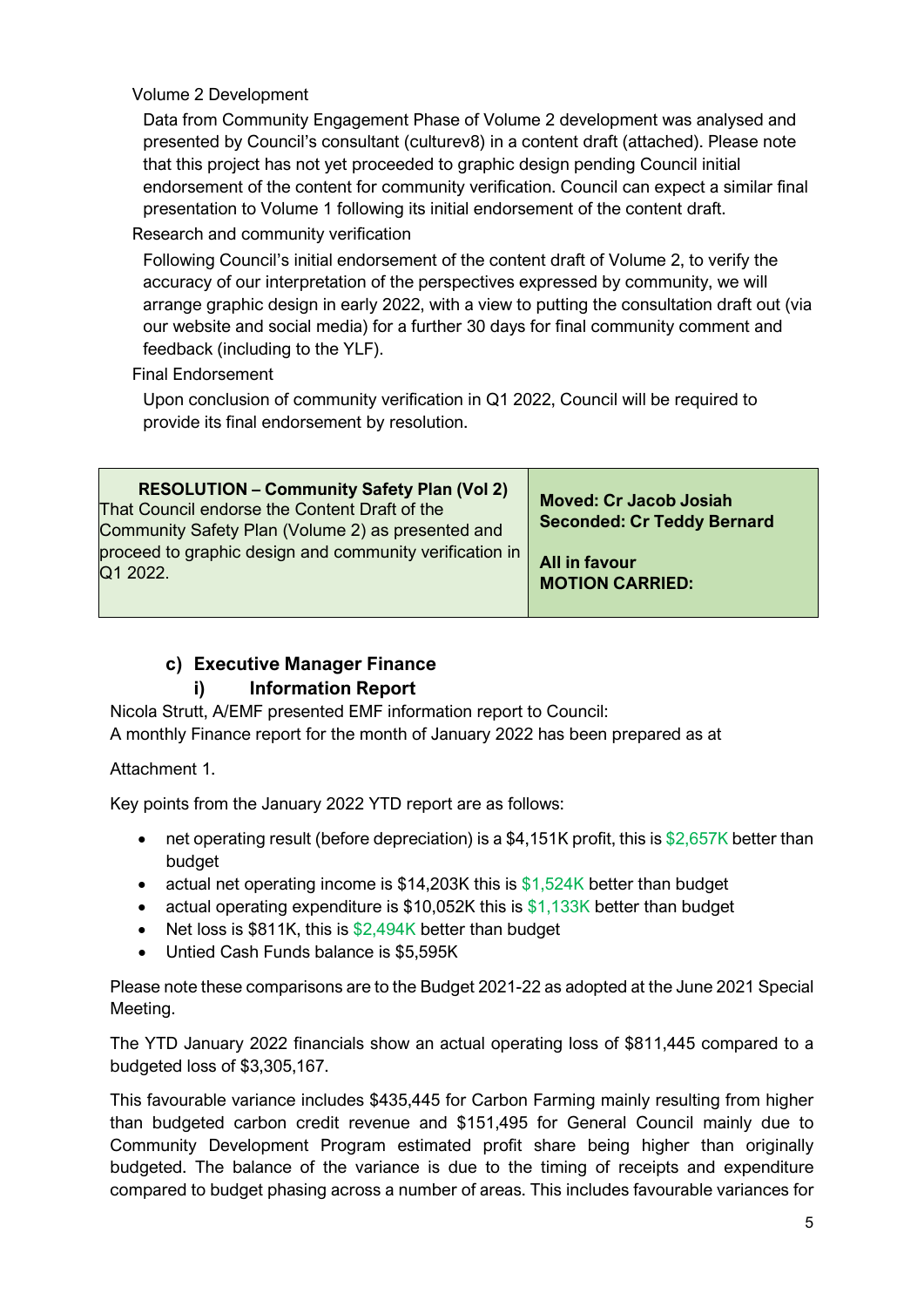Heavy Plant \$489,326, Road Contractors Camp \$80,185, Cairns Office \$153,560 and Human Resources \$135,752 offset by unfavourable variances for Qbuild upgrades program (\$50,476) and the operating Grants program (\$192,384).

Enterprises are showing a YTD profit of \$878,962 which is \$245,878 higher than budget. Profits are higher than budget for the Accommodation Centre \$66,547, due to higher occupancy rates to date, Cattle Co \$169,568, Batching Plant \$44,177 and Car Hire \$11,242. In addition, the Airport loss is \$57,365 less than budget, mainly due to lower jet fuel cost than budget and the timing of budgeted repairs and maintenance. Losses were higher than budget for the Post Office (\$98,546) and the Bakery (\$3,042) and Blue Cafe (\$1,433) which are currently closed.

The variances on the capital program are mainly due to the timing of receipts and expenditure on both grant and council funded projects.

Mayor advised that there is not a lot of stock in Post Office – no mobile phones etc. Are we able to get more stock in to sell from the Post Office as community are asking for more stock. Also, can vehicles / plant from different areas be used to help where necessary for all workforces of Council.

#### **d) Executive Manager Roads, Infrastructure and Essential Services i) Information report**

Jacqui Cresswell, EMRIES presented EMRIES information report:

**Roads -** Emergency works and pre-cyclone cleanup continuing, road damage photos being stored ready for submission to QRA. Activation request has been lodged for Ex TC Seth, emergency works will be undertaken as soon as notification received.

#### **Works – Building -**

Currently we have the following major works:

- Upgrades 5 ongoing
- Dismods 14 approved, 1 waiting approval
- Home ownership 13 approved, 5 in progress (waiting on roads)

We have ongoing issues with timely completion of R&M jobs – ongoing performance management of staff

**Essential Services -** Water main construction to the ponds has commenced, which will service proposed gas storage shed.

Plumbers are continuing with BAS maintenance works in a timely manner.

## **Capital Projects**

Duplexes Construction

Both tenders have now been issued with works to commence in the dry.

#### **Major Projects**

Family bistro/canteen renovation –

Completed except for powder coated mesh to fencing and old air conditioning/plumbing cages (external to building, waiting for road opening)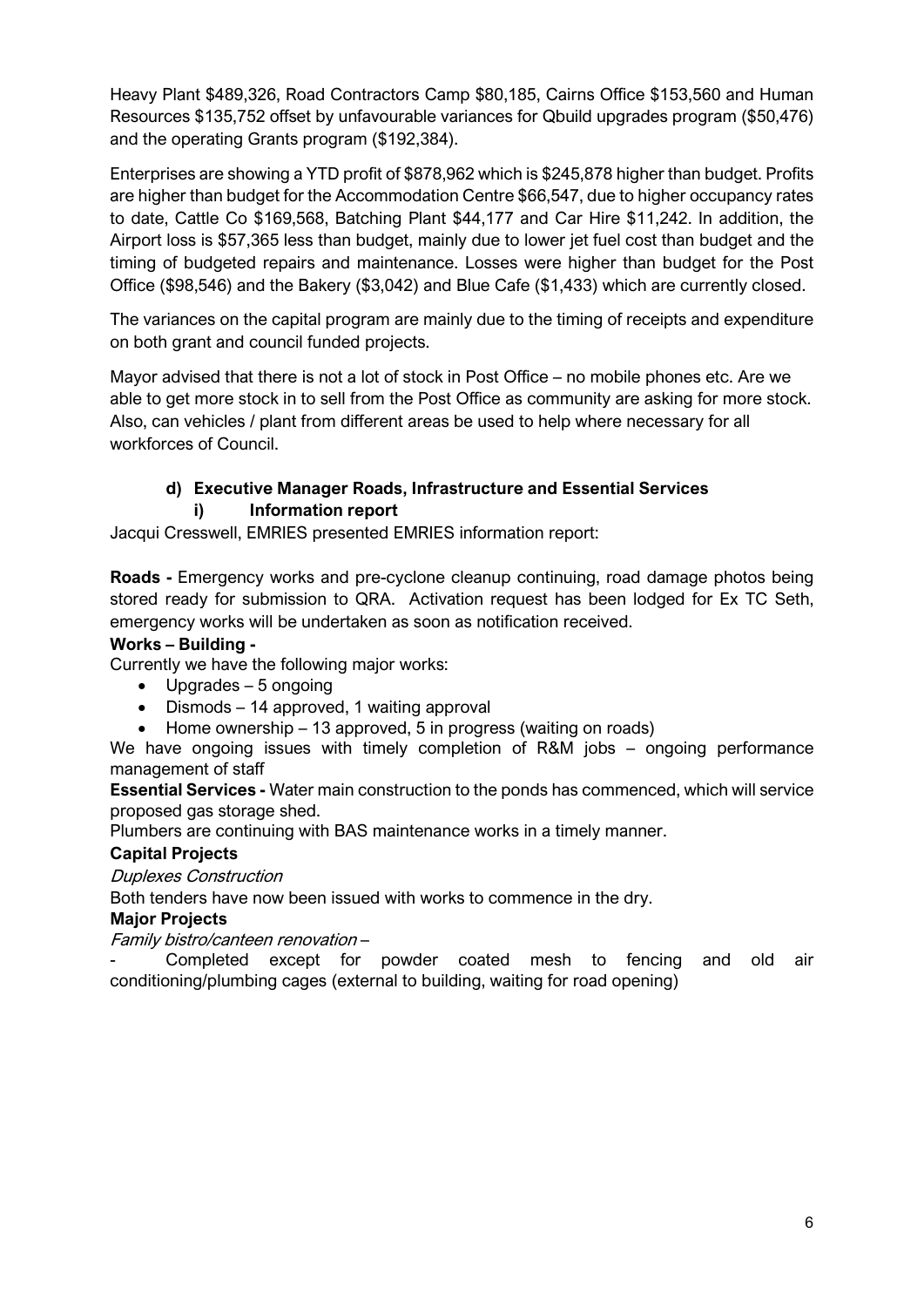## 27 Kowanyama staff houses

Some internal fit out still to be completed, completion on track.

## Wet season planning

- Oriner's shelter
- New social houses awaiting on funding agreement
- Women's meeting place stage 2
- Workshop compound secure storage

### ICCIP

- The redesign of the dump is now complete, wet season impacts are being monitored to see what further works may need to be undertaken.
- Access road construction due to commence in March.
- Tender closed 11 February for lining of sewage ponds, recommendation to be put forward in March meeting after assessment.
- Request for a design and construct of a new water testing lab at the water tower will be issued as soon as departmental approval received so we can do more comprehensive water testing.

**Electrical -** Internet & data cabling works being undertaken for improvement/maintenance issues at multiple sites

- Ongoing air conditioning maintenance
- External electrical works completed for Apunipima and refrigeration works at CEQ. Data cabling works to be completed at RISE.

**Airport -** Fuel farm audit completed last week, with Electrical Hazard audit to be completed in the next few weeks, after completion quotes will be sourced for fuel farm upgrade for submission to both RAUP & LGGSP funding round.

## **Workshop**

- Kowanyama ASC stickers purchased for attachment to all council vehicles to, hopefully, reduce after hours private use
- Rangers troop carrier still in workshop awaiting a new engine (road opening)
- Aged Care van is being repaired due to being driven through flood water
- Consideration to write off old bakery van due to needing new engine & transmission
- Prime Mover needs \$120,000 (approx.) work done to enable use in this year's roads program. \$150,000 will purchase very good second-hand vehicle – waiting on budget review

Mechanics have left community and workshop is now closed. In talks with EMGO to put the workshop out for tender.

Cr Teddy Bernard asked if there is a float of change at the airport for the coffee machine and if there has been any change in the wi-fi situation for the airport?

EMRIES advised that a float had been given to the airport for the coffee machine. There is still no change for wi-fi at the airport – unable to do at this time.

# *Short Break – 12:02pm to 12:15pm*

# **e) Executive Manager Community Services**

## **i) Information Report**

Kevin Bell, EMCS presented EMCS Information Report:

**Aged Care -** Service restrictions have been in place in line with the current public health directives. All staff have been completing RAT testing during this time. Essential services of meals, transport and wellbeing checks via phone have continued throughout this period.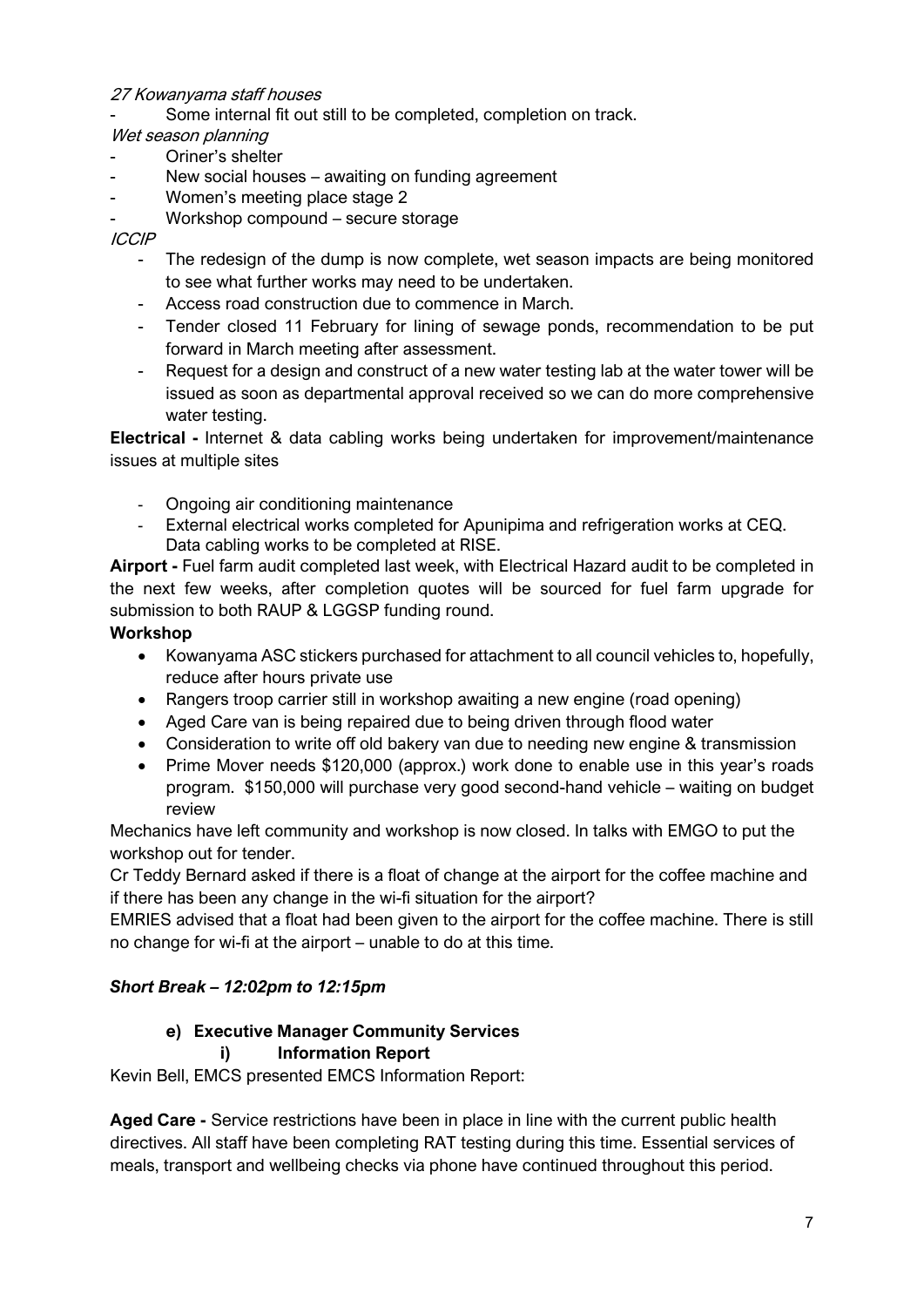**Sport & Rec and Children Services –** reduced holiday program activities in line with public health directive which has impacted delivery of services for youth during this period.

A 6-month contract extension has been executed for the ICSRP funding from the State Government.

Playgroup commencement had been delayed in line with Education Queensland postponement of the school year.

**Women's Services Support Workers –** Reduced program activities in line with public health directive. The team have been re-deployed to assist council areas that have had staff reduction due to co-vid isolation.

**Women's Shelter –** Service delivery has been adjusted to comply with public health directives. The number of referrals for this service have been down for this reporting period which is a great outcome.

**Post Office –** Australia Post has had a backlog of post being delivered throughout January due to transport issues impacted by co-vid.

**Land & Sea –** Rangers have been engaged in the development of the annual activity plan in line with the funding arrangements of the NIAA grant. Certificate IV Conservation Land Management has been secured for the ranger workforce in partnership with RISE and will commence by the end of March.

**Centrelink –** The existing contract and budget has been reviewed. New preliminary model to possibly be implemented with RISE.

**Parks & Gardens –** Crews have been concentrating on the re-establishment of the Orchid. **Disaster Management – co-vid –** As at time of report 52 social housing or home ownership residence had experienced isolation. Emergency packs had been delivered to each home. Total of 31 active cases.

- Adult (16+) vaccinations
	- $1^{st}$  Dose 97% 2<sup>nd</sup> Dose 85% 3<sup>rd</sup> Dose 29%
- Children (5-11yrs) vaccinations 1st Dose - 48.4%

Cr Jack asked if the co-vid numbers were coming down?

EMCS advised the numbers are fluctuating. Symptoms can be quite mild, so some people may not know or have not been tested.

**Action item:** EMCS to present visual line graph of Co-vid in community for next Council **Meeting** 

Swimming Pool – is not to be used as it is closed. Clear messaging has been sent out to community members.

# **f) Executive Manager Human Resources**

# **i) Information Report**

Caroline Smith, A/EMHR presented A/EMHR Information Report:

Current vacancies:

- Executive Manager Corporate Services and Finance to be re-advertised
- Animal Management Officer
- Airport Administration Officer
- Governance Officer
- Playgroup Team Leader Play Group and Children's Services recruitment being finalised

Currently in planning: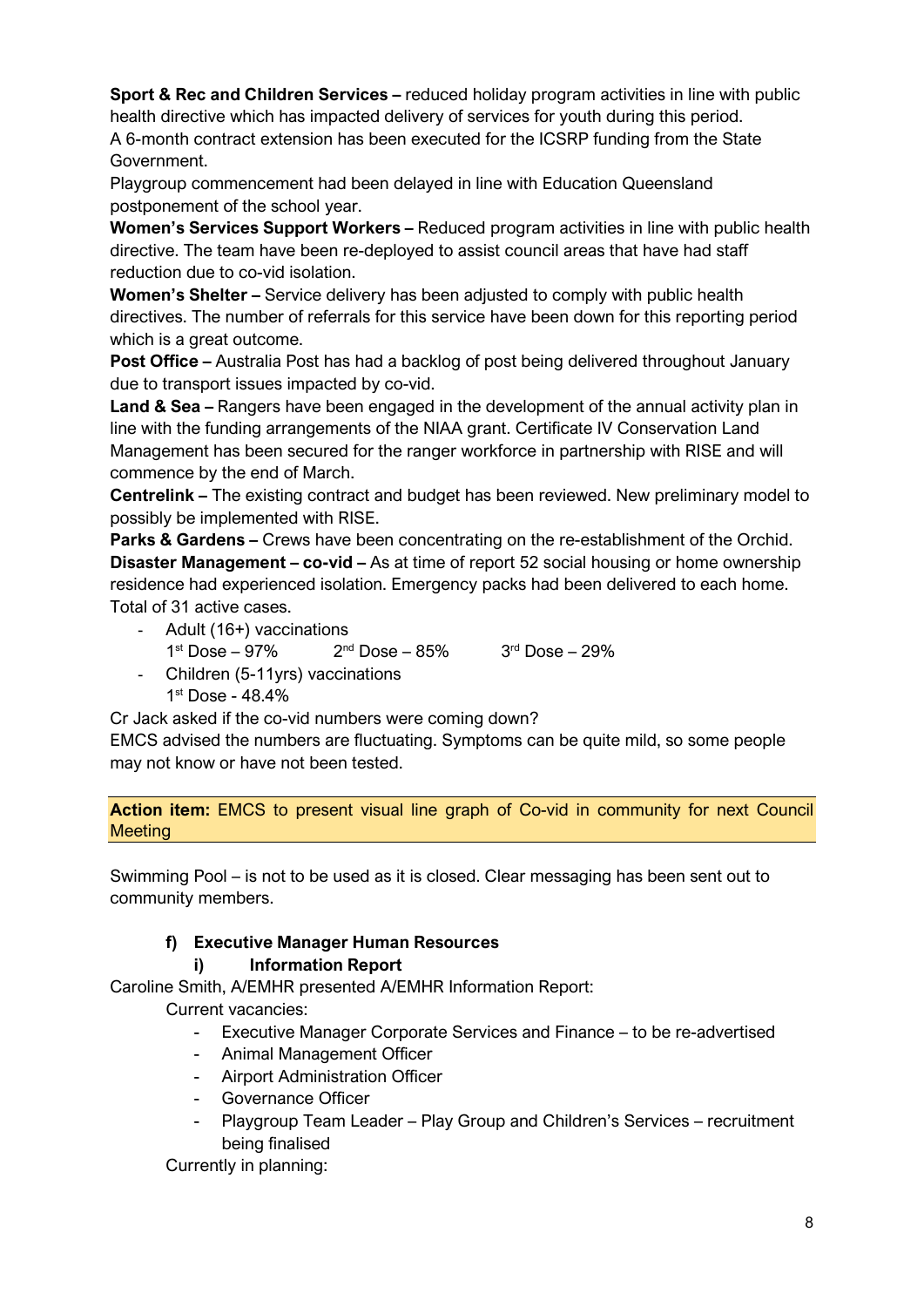- Essential supervisory skills and Dealing with Hostile and Violent People workshops – current staff attendance issues due to Co-Vid
- Literacy & numeracy (In conjunction with RISE)
- Certificate I Maritime Operations
- Agricultural Chemicals Distribution Control

## **5) Other Business**

Letter received from local employee addressed to Mayor Sands. CEO & Mayor to meet with employee and sort out issues that have arisen.

## **6) Closed Business**

| <b>RESOLUTION - Closed Business (12:41pm)</b><br>That the meeting be closed to the public to discuss<br>the following items, which are considered confidential<br>in accordance with Section 254J of the local<br>Government Regulation 2012, for the reasons<br>indicated: | <b>Moved: Cr Jacob Josiah</b><br><b>Seconded: Cr Cameron Josiah</b><br>All in favour<br><b>MOTION CARRIED:</b> |
|-----------------------------------------------------------------------------------------------------------------------------------------------------------------------------------------------------------------------------------------------------------------------------|----------------------------------------------------------------------------------------------------------------|
| (g) Negotiations relating to a commercial<br>$\blacksquare$<br>matter involving the local government for<br>which a public discussion would be likely<br>to prejudice the interests of the local<br>government                                                              |                                                                                                                |

| <b>RESOLUTION - Closed Business (12:50pm)</b><br>That Council moved out of closed business at<br>12:50 <sub>pm</sub> | <b>Moved: Cr David Jack</b><br><b>Seconded: Cr Robbie Sands</b> |
|----------------------------------------------------------------------------------------------------------------------|-----------------------------------------------------------------|
|                                                                                                                      | All in favour<br><b>MOTION CARRIED:</b>                         |

## **Council Meeting Closed – 12:51pm**

# **7) Trustee Meeting**

| <b>RESOLUTION - Trustee Meeting</b>                | <b>Moved: Cr Jacob Josiah</b>           |
|----------------------------------------------------|-----------------------------------------|
| That Council moved into Trustee Meeting at 12:51pm | <b>Seconded: Cr Teddy Bernard</b>       |
|                                                    | All in favour<br><b>MOTION CARRIED:</b> |